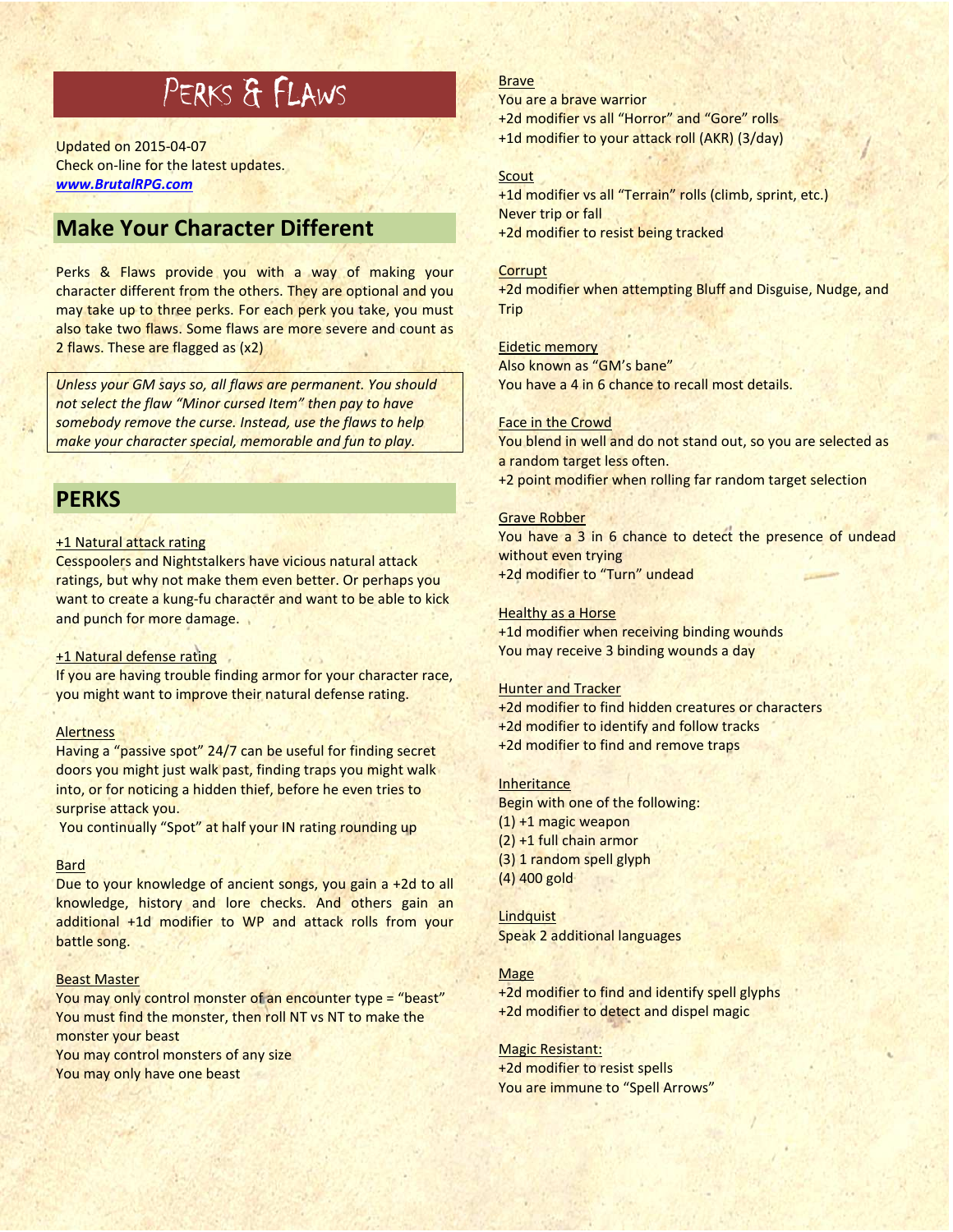Paladin -1 to your Corruption rating +2d modifier when resisting Bluffs and Disguises

Quick +1 point to all initiative rolls

**Streetwise** You might just know somebody who might just know somebody.

**Stubborn** Never drop anything +2d modifier vs all "Pain" rolls

**Thief** +2d modifier when attempting pick lock, hide, and sneak

Treasure Hunter +2d modifier to find hidden treasure and secret doors +2d modifier to "Open Locks"

#### **Warlord**

At the beginning of the first round of any battle, you gain a strategy bonus: all friendly characters within 3 inches gain an additional 2 inch "Free Move"

## **FLAWS**

#### **Bleeder**

Any time you get cut, stabbed or made to bleed, there is a 1 in 6 chance you suffer 2 to 7 additional points of damage.

#### Braggart

You are compelled to exaggerate, and tell everyone of your deeds.

Chip on Shoulder Roll WP vs 10d to voluntarily walk away from a fight -2d penalty vs all "Taunt" rolls

**Clumsy** -2d penalty to all CN rolls

#### Combat Paralysis

You spend the first round of combat, standing still and taking no actions. You cannot even run away. This goes away as soon as youhave a WP 10 or higher.

**Cowardly** -2d penalty vs " Horror" rolls Dim Witted -2 penalty to all IN rolls

Elderly (x2) Half MV round down, -1 LF, -2 HP

Foolhardy Must always be the last one to run away

**Greedy** Easily bribed and a sucker for bad bets

**Illiterate** Unable to read and write

Memorable You stick out like a sore thumb, so you are selected as a random target more often. -2 point penalty when rolling far random target selection

#### Minor Cursed Magic Item

Unable to avoid traps Unable to find secret doors -1 point penalty to all initiative rolls Etc. (make up your own)

#### **Mute**

You cannot speak. You must draw pictures, wave arms, grunt, and point. When you try to speak, all you can ever say is your name.

One arm (x2) You may not wield a sword plus a shield, 2HD weapons, or two weapons

Paranoid You suffer from a unique fear that is not rational

Poor eyesight -1d penalty vs all "Spot" rolls

Poor hearing Others must yell as you place a sea shell (or something) in your ear.

Rude You have no people skills You frighten children You pay 50% more (one and a half times) the standard price when bargaining.

Sickly (x2) You suffer a permanent -1 LF, -2 HP